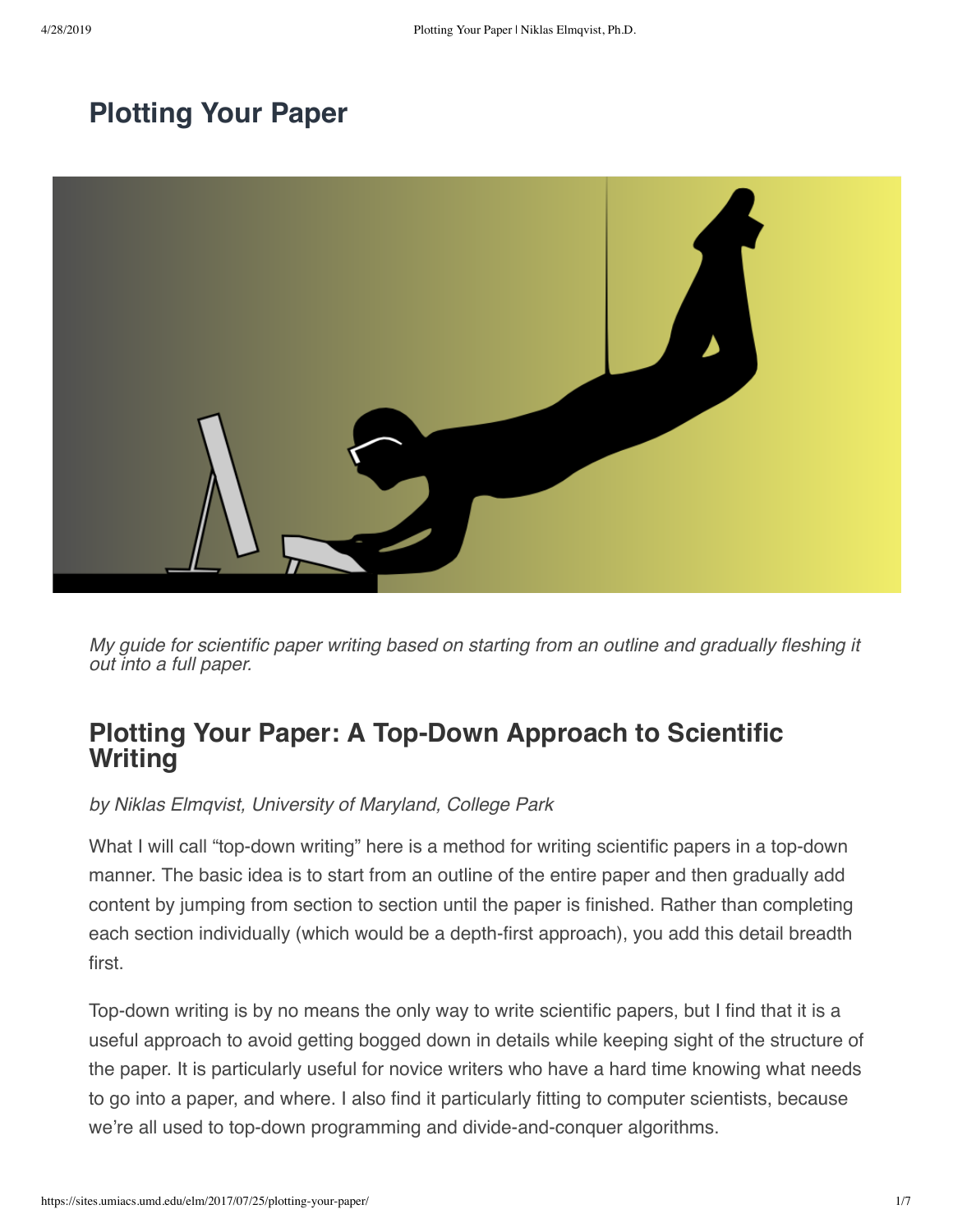# **Disclaimer**

There are lots of guides on writing academic papers, but they often tend to focus on either macroscopic or microscopic aspects of writing. In other words, such guides will either talk in very general terms on how to write using active voice, how to avoid too long sentences, or using precise language. Or, they will instead discuss details of sentence structure, correct punctuation, or what really goes into an abstract. For this reason, it can sometimes be confusing to understand the "middle part": how do you actually use these rules and guidelines to structure, organize, and write a full research paper from scratch? That is the goal of this guide: to propose a top-down approach that guides the entire writing process.

Note that this approach is by no means my own invention. I am merely taking standard advice on academic paper writing to its extreme. Virtually every writing guide talks about developing an outline first and then fleshing it out. In this guide, I am saying that you should slavishly use your outline as a guide for how to write your paper, gradually expanding it until you have completed the article.

# **Bottom-Up vs. Top-Down Writing**

In fiction writing, authors can roughly be divided into "plotters" and "pantsers". Pantsers are authors who write their novel by the "seat of their pants", i.e. they make up the story as they go without having an exact idea of where it will end. In other words, this kind of writing is done in a bottom-up fashion: while the novelist may have a rough idea where the story is going, the writing will most often progress linearly sentence-by-sentence, paragraph-by-paragraph, and chapter-by-chapter. Put differently, the author will let the story come together from the beginning to end, similar to how the events in the story unfold sequentially. Stephen King is a famous pantser; in his book *On Writing*, he talks about how writing can be likened to archeology, where the writer is merely unearthing an existing fossil that lies buried in the ground.

A plotter, on the other hand, works top-down by first creating an outline, often following the traditional three-act structure (exposition, confrontation, resolution). The writer essentially plans out exactly what will happen in the story before committing to writing each part. Unlike pantsers, who will follow the story where the characters and events take them, the plotter leaves nothing to chance but ensures that they have captured the basic structure of the story before actually writing it. Famous plotters include J. K. Rowling, John Grisham, and Joseph Heller.

For academic papers, our focus is primarily on content, structure, and preciseness. The turn of a phrase, a particularly clever word, or believable dialogue are all aspects of a text that is of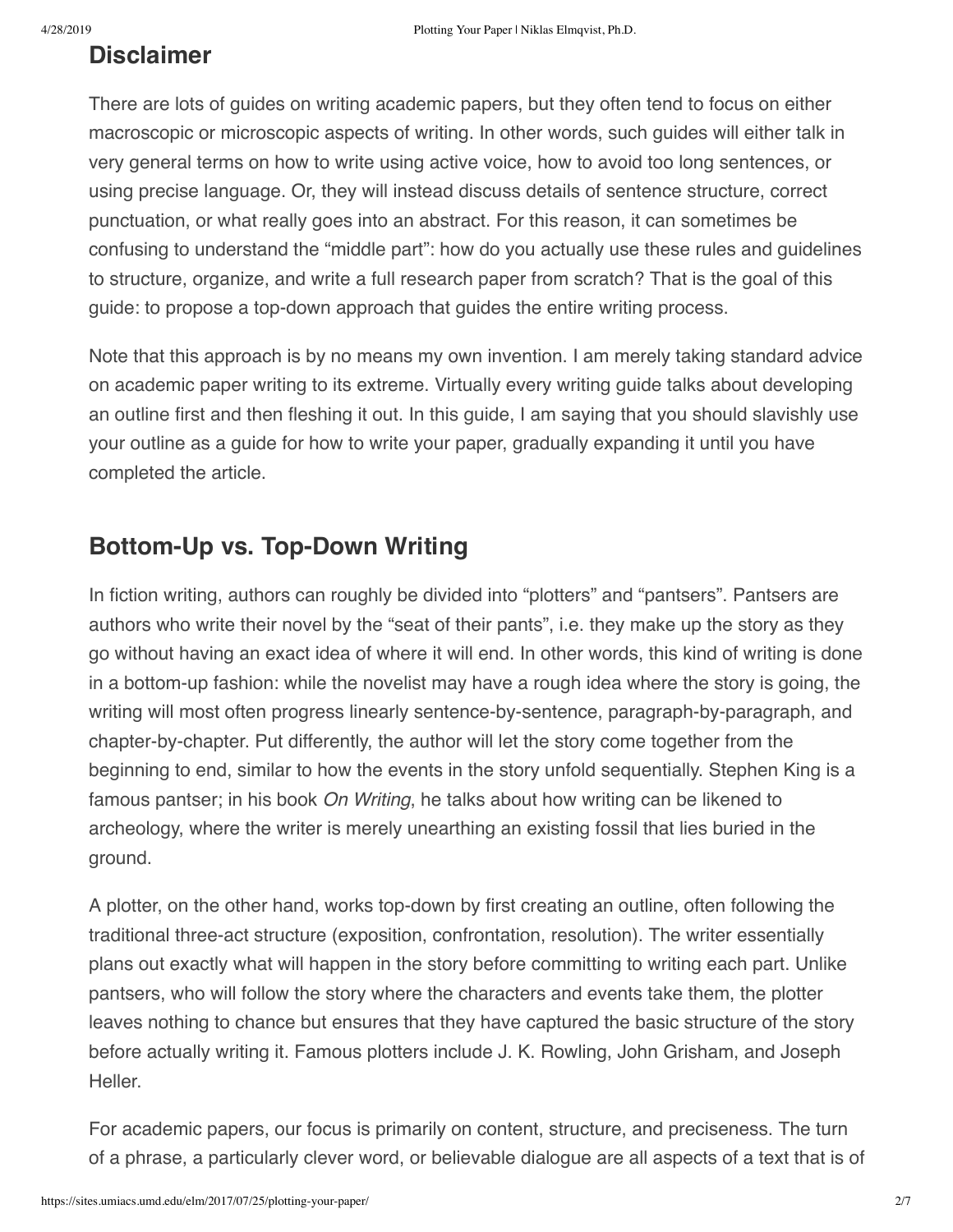#### 4/28/2019 Plotting Your Paper | Niklas Elmqvist, Ph.D.

little importance to the scientific writer. Instead, we are concerned with covering all aspects of the work we are describing, in the correct order, and with the correct amount of detail. In other words, scientific writers are mostly **plotters**. In fact, while very experienced writers can essentially compose their papers in their heads and can thus be considered pantsers, the truth is that in scientific writing, we *always* know the outcome because the paper is reporting on research that has (hopefully) already been conducted. For this reason, it makes much more sense to use a top-down approach to writing. In the next sections I will describe this idea in more detail.

#### **The Thesis**

Scientific works all have a *thesis*, which is the overall argument that the work is trying to convey. **All scientific papers should have a single main thesis: no more, no less.** If your paper has no thesis, there is no reason for your paper's existence. You should either work hard to find the thesis, or simply discard the paper. If your paper consists of two or more fundamental theses, you are probably trying to convey too much with a single paper and would be better off splitting it into several papers.

The above statement is easy to misunderstand. A paper can have several different theses at different levels, but there should only be one overarching thesis that summarizes your entire contribution. In other words, your work may have many smaller theses that all work to support the main thesis. The above restriction on only having a single thesis only applies to the main thesis. You can only have one.

Note that this is again all very different from fiction writing. A fiction author may often want to include seemingly useless details and episodes in their story simply for the sake of conveying an atmosphere, refining the personality of the main character, or provide amusement or distraction. A basic rule of fiction writing is that a passage should only be left in if it does two, or preferably three, of the following: (1) advances the plot, (2) develops character, or (3) reinforces the theme. Scientific writing is not fiction, of course, so all text in our "stories" must contribute to our own three goals of (1) clarity (2) conciseness, and (3) completeness.

#### **The Thesis Sentence**

How does your thesis manifest itself in your paper? The answer is that it should be clearly expressed as an actual sentence somewhere in your work (possibly in several places to drive the point home). In other words, this thesis sentence summarizes your contribution and therefore can be seen as the heart of your paper. If you wanted to summarize your paper with a single sentence, you should be able to use this sentence directly.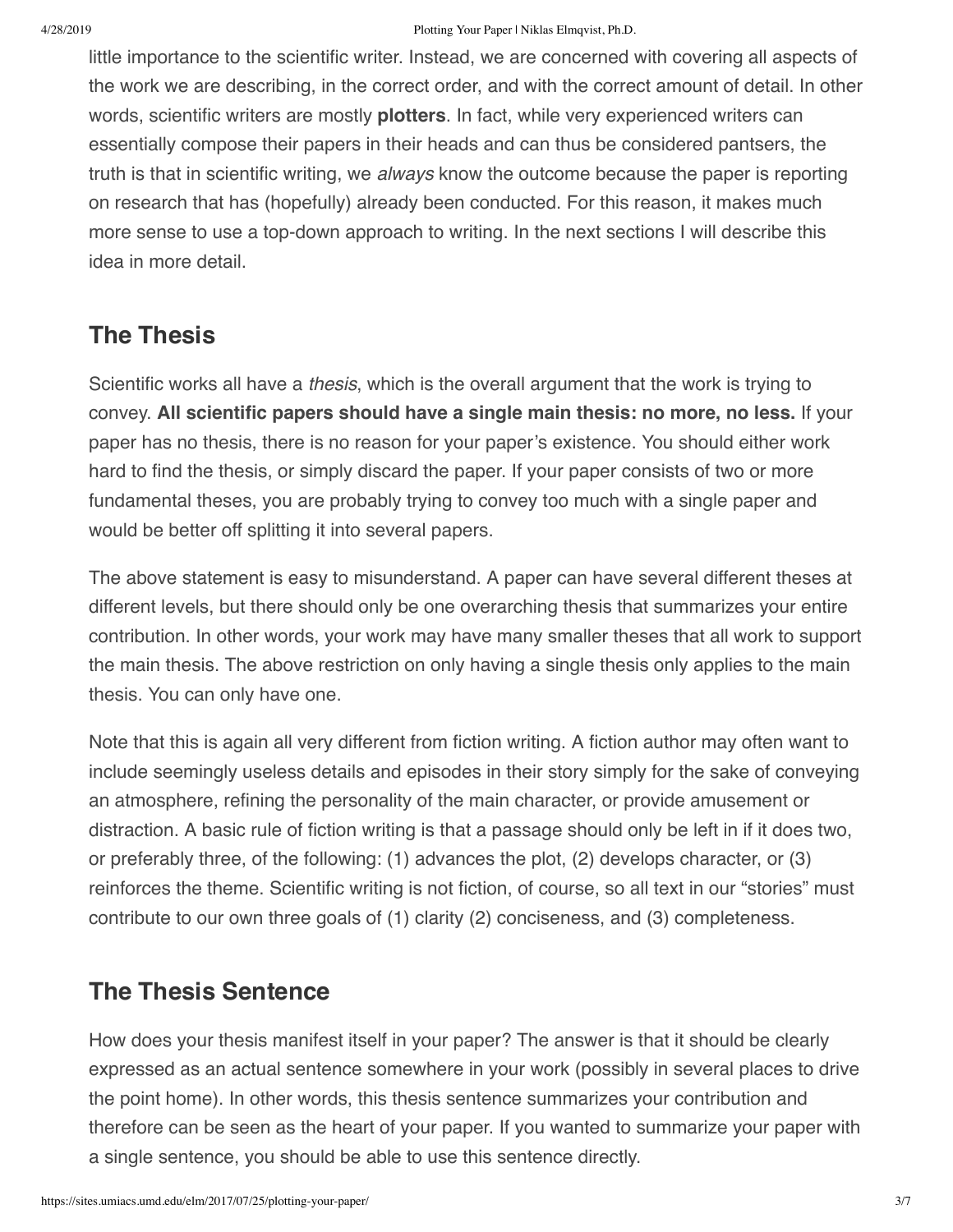Formulating a thesis sentence can seem difficult. You may wonder how you can ever hope to summarize all of your work in a single sentence. It *is* difficult, but it must be done. If you yourself, the author of the paper, don't have a good idea of what the message of your paper is, how can you expect the reader to know? People need labels to help them think. They want to be able to think of your paper in terms such as "the paper that introduced a new way to do X using Y." They don't want to have to sift through and process an entire paper on their own in search for this label.

## **Hierarchies of Theses**

Remember the discussion above about multiple different, minor theses? Well, it turns out that the concept of a thesis is a multiscale one. Theses exist on all levels of your paper. Just like your entire paper has a main thesis, so will individual sections, subsections, paragraphs, and even sentences have. In other words:

- Every sentence in your paper should have a *thesis word* or *thesis phrase* that you think is key to that sentence.
- Every paragraph should have one (and only one) *thesis sentence* that summarizes the main message of that paragraph.
- Every section or subsection should have one (and only one) *thesis paragraph* or sentence that summarizes the main message of that section or subsection.

The above adequacy and completeness argument also holds: if the sentence/paragraph/subsection/section has no thesis, it has no reason for existence and should be deleted. Similarly, if the sentence/paragraph/subsection/section has more than one main thesis, it should be split into smaller parts, one for each thesis. While these rules may sound confusing, it is quite the opposite: they can actually help us decide which parts of a paper to keep and which to discard (and which to split into smaller parts).

That is all very interesting, you say, but how does this translate to helping me write an actual paper? Well, it turns out that the above multiscale thesis concept can be seen as a prescription for how to write papers from the top and down. The next section describes how.

# **A Generative Thesis-Driven Model for Writing**

A corollary of the multiscale thesis structure in a paper is that the theses in a scientific paper form a tree (not a graph since there should only be one main thesis, i.e., the root of the tree). Another corollary is that there should be no part of the paper that is also not represented by a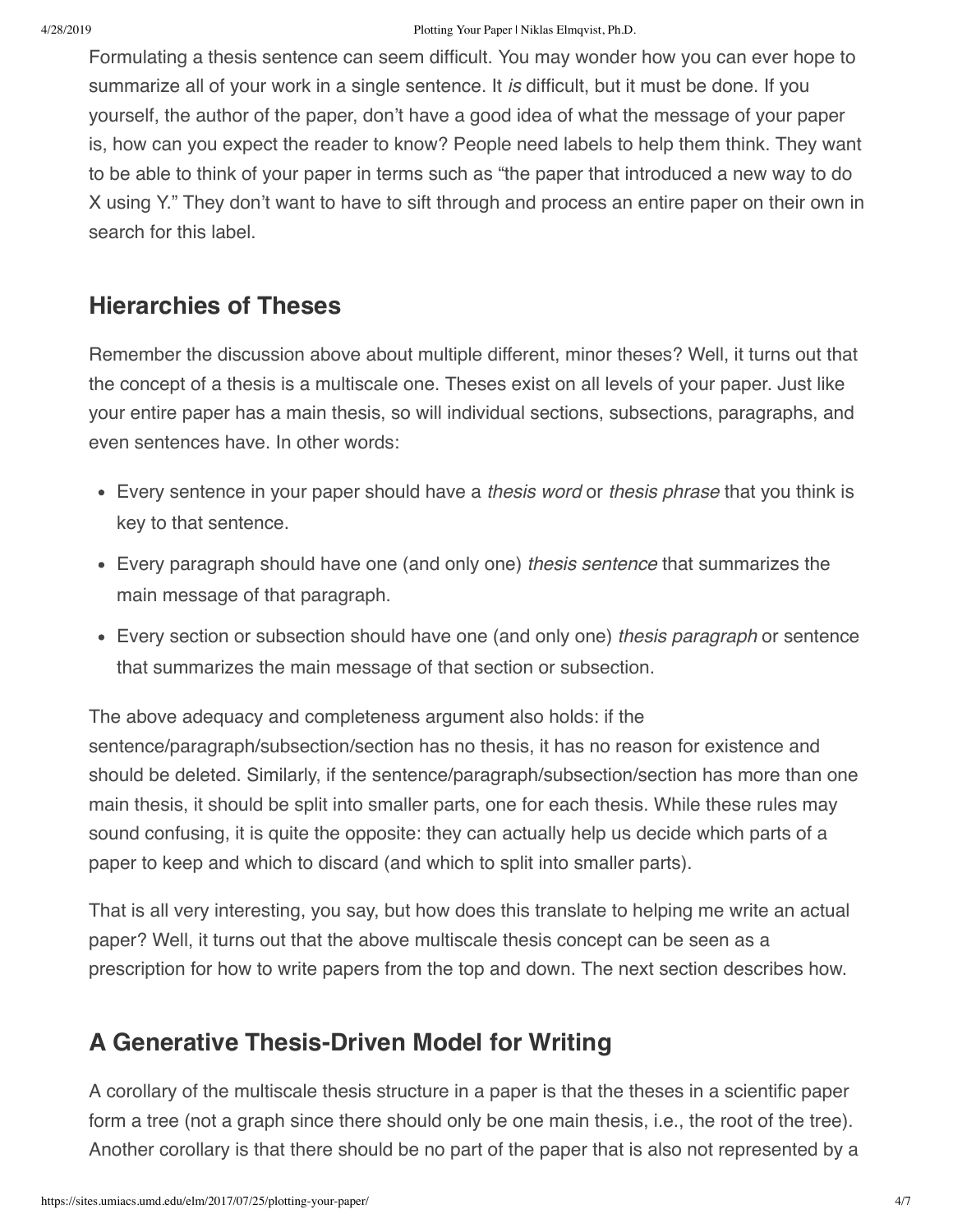#### 4/28/2019 Plotting Your Paper | Niklas Elmqvist, Ph.D.

thesis (node) in this tree. The logical conclusion of these two corollaries is that it is possible to write a paper by constructing a "thesis tree" in a top-down manner, where new tree nodes are added to provide more support for the parent node. This "tree" is obviously your outline, organized hierarchically. This progressive refinement is repeated until all aspects of the work have been described in sufficient detail (remember: clear, concise, complete). The paper can then be filled out by adding supplemental content that complements theses sentences with further details, references, or examples.

Here is this generative thesis-driven model for writing expressed as an algorithm:

- 1. Define an overarching main thesis for the entire paper. Write it as a sentence. This sentence becomes the root of your thesis tree.
- 2. For every thesis node at all levels of your thesis tree, determine if it is explained in sufficient depth.
	- If it is, move on to the next thesis node (sibling, or next level if all nodes on this level have been explored).
	- If it is not, add one or more (usually three or more) sub-theses as children to the thesis node that needs further explanation.
	- Use your knowledge of your intended audience to determine whether you need to provide more detail. Err on the side of providing too much detail rather than too little.
- 3. Repeat Step 2 until no more thesis nodes need to be added.
- 4. All of your thesis sentences in your thesis tree now become a skeleton of one-sentence paragraphs in your research paper.
- 5. Start turning this "skeleton" of theses sentences into a proper research paper by adding supporting sentences to each paragraph. Supporting sentences are often one of the following types:
	- Clarification or additional details for a statement in the thesis sentence.
	- Description or review of one or several existing research that supports the thesis sentence (with references).
	- Concrete example for a statement in the thesis sentence.

If you follow this algorithm, you will essentially be writing your paper in a breadth-first manner, whereas writing is traditionally taught to proceed depth-first. In other words, using top-down writing, you will first define the main chapters, then the sections for each chapter, then the subsections for each section, and then the paragraphs, and so on. Remember all those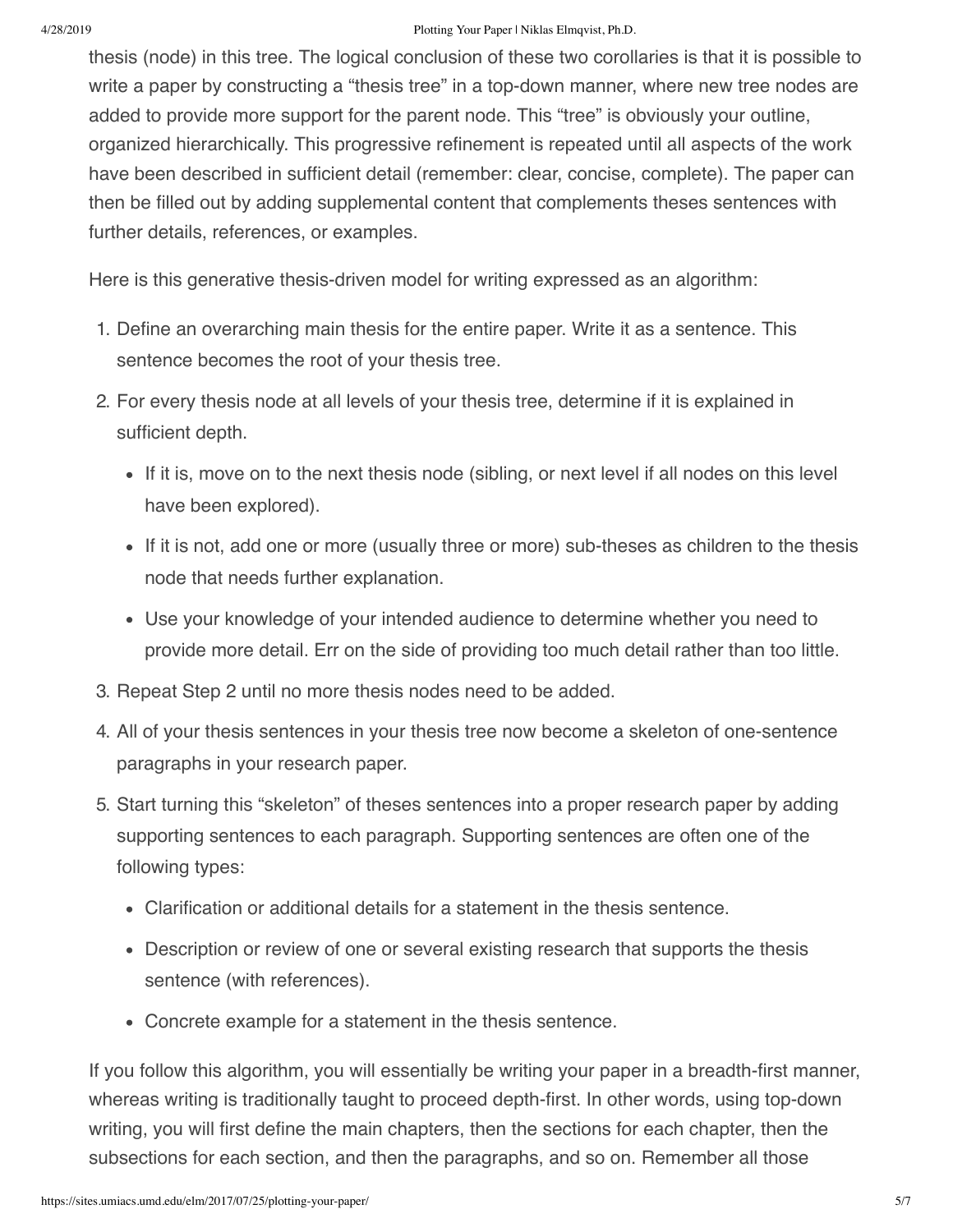guides that tell you to write the outline of your paper first? This method is a generalization of this method, but applied to all parts at all levels of abstraction in your paper.

### **Benefits and Consequences**

To some people, the above process might seem a little extreme. It takes a diametrically opposite approach to writing compared to what most people do. Breadth-first is certainly not the way you are taught to write in school, and it can be difficult to do at first. However, there are several important benefits that make this approach very powerful:

- **Completeness.** Completeness of content is vital for scientific work. This approach forces you to think about the big picture of your work and will ensure that you do not lose track of every piece of the message you are trying to convey. Furthermore, because of this focus on completeness of content, you will likely have less incentive to revise and polish text too early in the process. You are more likely to concentrate on describing the correct things before you concentrate on the actual grammar and vocabulary.
- **Structure.** Scientific papers live and die with their structure. A logical structure helps the reader find the information they are looking for and gives a professional impression, whereas a bad structure will do the exact opposite. Top-down writing forces you to explicitly think about the high-level and mid-level structure before you start worrying about exact formulations on a sentence level.
- **Composition.** Many novice writers struggle with basic composition: how to write your sentences, how to organize them into paragraphs, and which paragraph comes first? The answer given by the top-down model is simple: a paragraph is a single thesis sentence and zero or more supporting sentences that clarify, refine, reference, or exemplify that thesis sentence. Using the top-down writing model, you never need to decide when to stop writing a paragraph because your paragraphs will be growing in parallel, starting with a thesis sentence followed by supporting sentences that get tacked onto them, one at a time, until the paragraph is (1) clear, (2) concise, and (3) complete.

### **Hybrid Top-Down and Bottom-Up Writing**

Having said all this, the top-down writing model described here is indeed extreme, and most experienced writers likely write papers with a combination of both top-down and bottom-up writing. This is fine, because when you have reached the stage when you can comfortably switch between the two depending on the situation, you no longer need to follow this methodology slavishly. You will automatically be writing with theses sentences in mind.